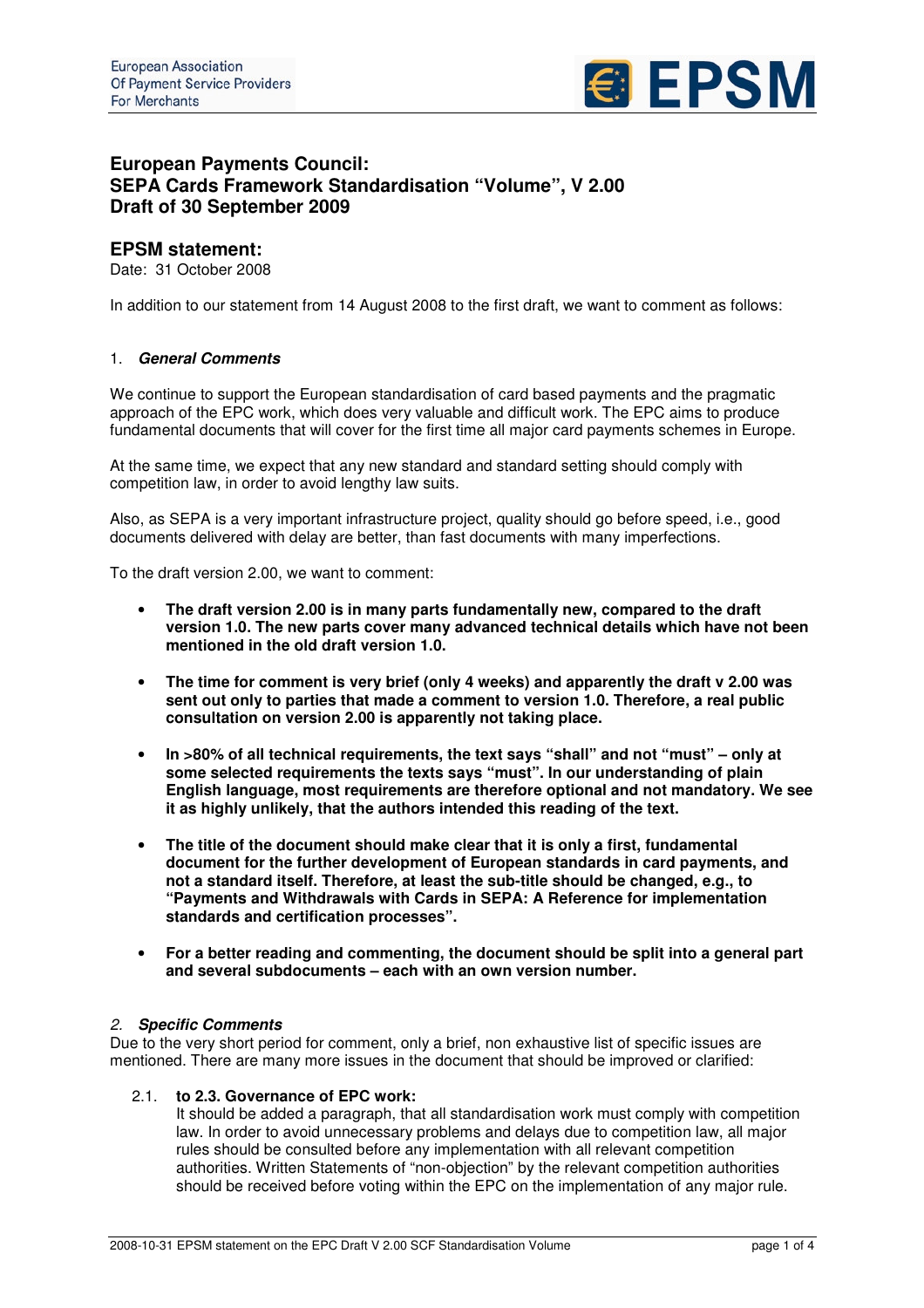

Furthermore, a formal entry point and decision process for comments or complaints for all stakeholders (especially outside the new "Group of Stakeholders") should be defined, in order to try to avoid future litigation against the EPC standards as much as possible.

#### 2.2. **to 3.2.1 Functional scope tables**

As the new draft is called "version 2.00", the table should make clear what is meant with the term "Version 1 (2008)".

There are different practices in pre-authorization (e.g. petrol, hotels). According to our present market experience, it seems helpful to define these practices as different payment services.

As Charge Backs are a very important and difficult topic with high commercial impact, they should be included as best as possible already in "Version 1 (2008)".

#### 2.3. **to 3.2.2. General Functional Architecture**

As many readers use black/white print-outs for large documents, a reference to colours should be avoided in the text.

The graphical approach is very good, but the details should be discussed. The "settlement" to the merchant seems to be missing.

# 2.4. **3.2.3. Detailed scope by Card Service**

As new draft is called "version 2.00", the table should make clear what is meant with the term "Volume V1".

# 2.5. **3.3.2.12 Reconciliation**

The "Acquirer / Issuer Reconciliation" in a typical system with many acquirers and many issuers should be further clarified.

# 2.6. **3.3.2.13 Financial Presentment**

The "Acquirer / Issuer Financial Presentment" should be further clarified in a typical system with many acquirers and many issuers.

#### **2.7. 3.4.2.3.2 Application Selection**

As stated in our earlier, we expect that the mandatory Rq. T30 "Application must follow EMV rules" will not comply with competition law. We urge strongly to consult the relevant competition authorities and all stakeholders on this issue before any decision on this topic.

#### 2.8. **3.4.2.3.6 Additional Processing Requirements**

It is unclear, why a PIN Bypass - on the decision of the issuer - shall not be supported.

# 2.9. **3.4.26 Pre-Authorization Services**

As these services currently differ between e.g. petrol and hotel applications, this section should be consulted with the application specialists in this sector!

#### 2.10. **3.5.1 Data elements Description**

The descriptions in "Track 2 data" and "Track 2 equivalent data" are not synchronized in their wording.

# 2.11. **3.5.2 Cross table "Function and Data-Elements"**

Though cross-table can be very helpful, we strongly suggest to omit this very large cross table and rather use a structured list. In any later technical implementation standard, a list structure can probably be administered more easily. It also saves paper.

#### 2.12. **4.2.1 Introduction**

According to the market experience, the common criteria standard can bring a high administrative volume and high cost. The implementation standards should be open also to include other, more cost efficient standards and also provide a way how existing other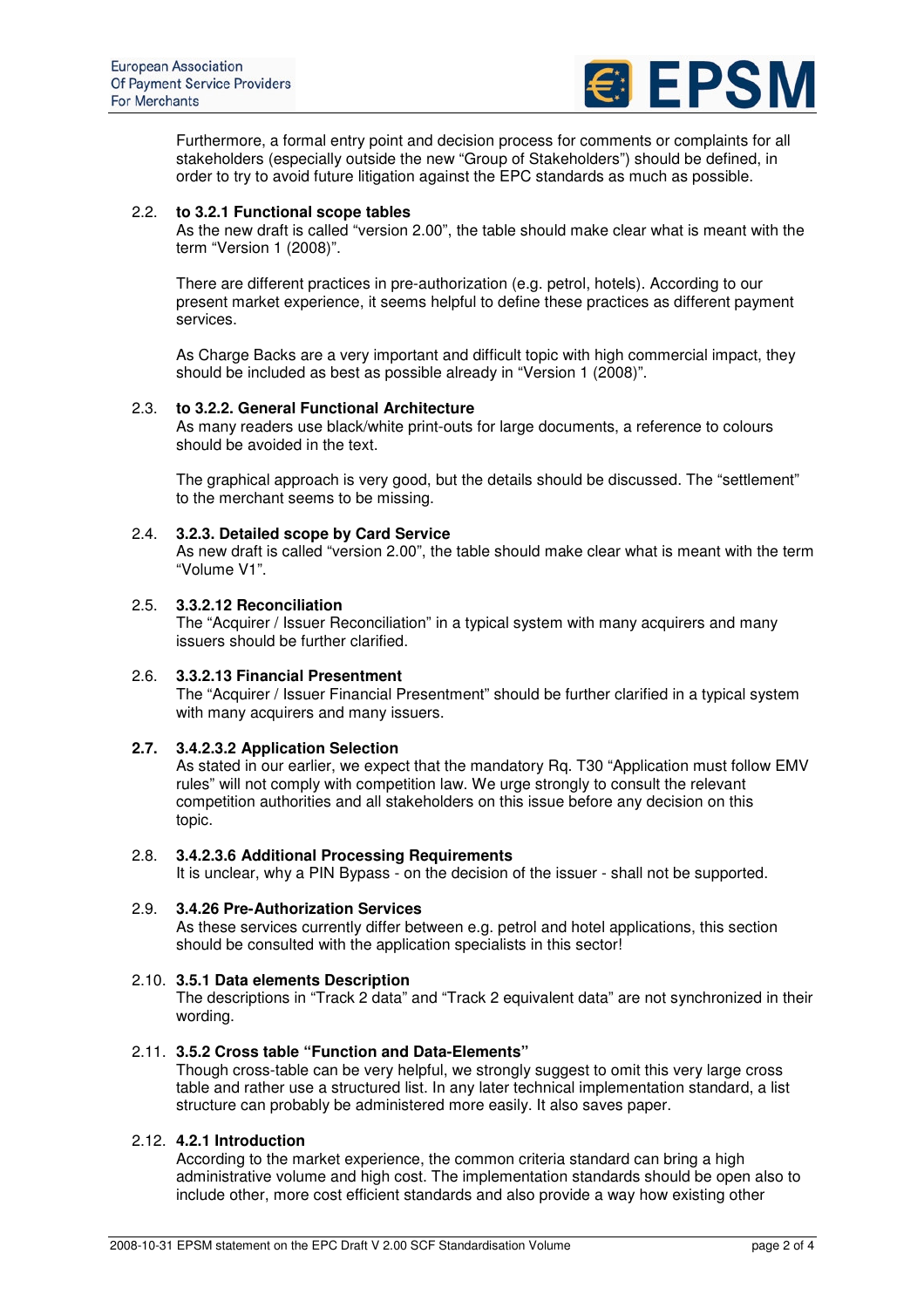

certifications (e.g. PCI PED from PCI SSC) can be recognized in order to save unnecessary costs for all stakeholders.

# 2.13. **4.3.2 Outline of the "EPC Security Requirements"**

As the information on "EPC Plus" is apparently only a first draft, there should be only a general reference information to a separate document.

#### 2.14. **5.2 The approach to security evaluation, testing and certification**

As the choice on POI security evaluation is apparently only a proposal, there should be given more information on the pros and cons in a separate document which should be open for consultation to all stakeholders, especially terminal manufacturers.

Especially the governance of the "Certification Management Body" can be very relevant and should be checked first with all stakeholders and the competition authorities.

#### 2.15. **6.1.2 Cardholder data receipt**

Why is the truncated PAN on the cardholder receipt mandatory at all?

#### 2.16. **6.2.7. Cardholder Verification Methods**

Does an electronic signature on a Sign Pad qualify as "Signature"?

# 2.17. **6.3 Guidance on writing a Security Target**

This is apparently only a "preliminary internal document", which should not be included in the "EPC Volume". But it might be a valuable reference, which could be finalized and updated separately.

At least some administrative errors should be corrected (e.g. 6.3.5.1.7).

#### 2.18. **6.4 Framework of POI Security Requirements (CAS)**

This is only a draft from 25<sup>th</sup> June 2008, where many topics are still open, e.g. the important action items at CAS A9.a.

#### 2.19. **6.5. SEPA Cards Framework**

It is unusual that in "subordinated" document like the "Volume", a Master document as the SCF is fully cited. This produces unnecessary paper.

Two detailed questions:

- Shall the SCF apply also to ATMs that supply Euros in the U.K. or Switzerland?
- Shall the SCF cover also settlement of card transactions?

#### 2.20. **8 Contribution**

For a transparent process, we suggest that all comments are made public by the EPC in the Internet – as long as the authors of the comments do not reject it.

Only a very small formal detail: The German "Arbeitskreis der electronic cash-Netzbetreiber" send you a comment (InterCard is only a member in the Arbeitskreis and provides for the speaker of the Arbeitskreis) – the comment was identical to the EPSM comment.